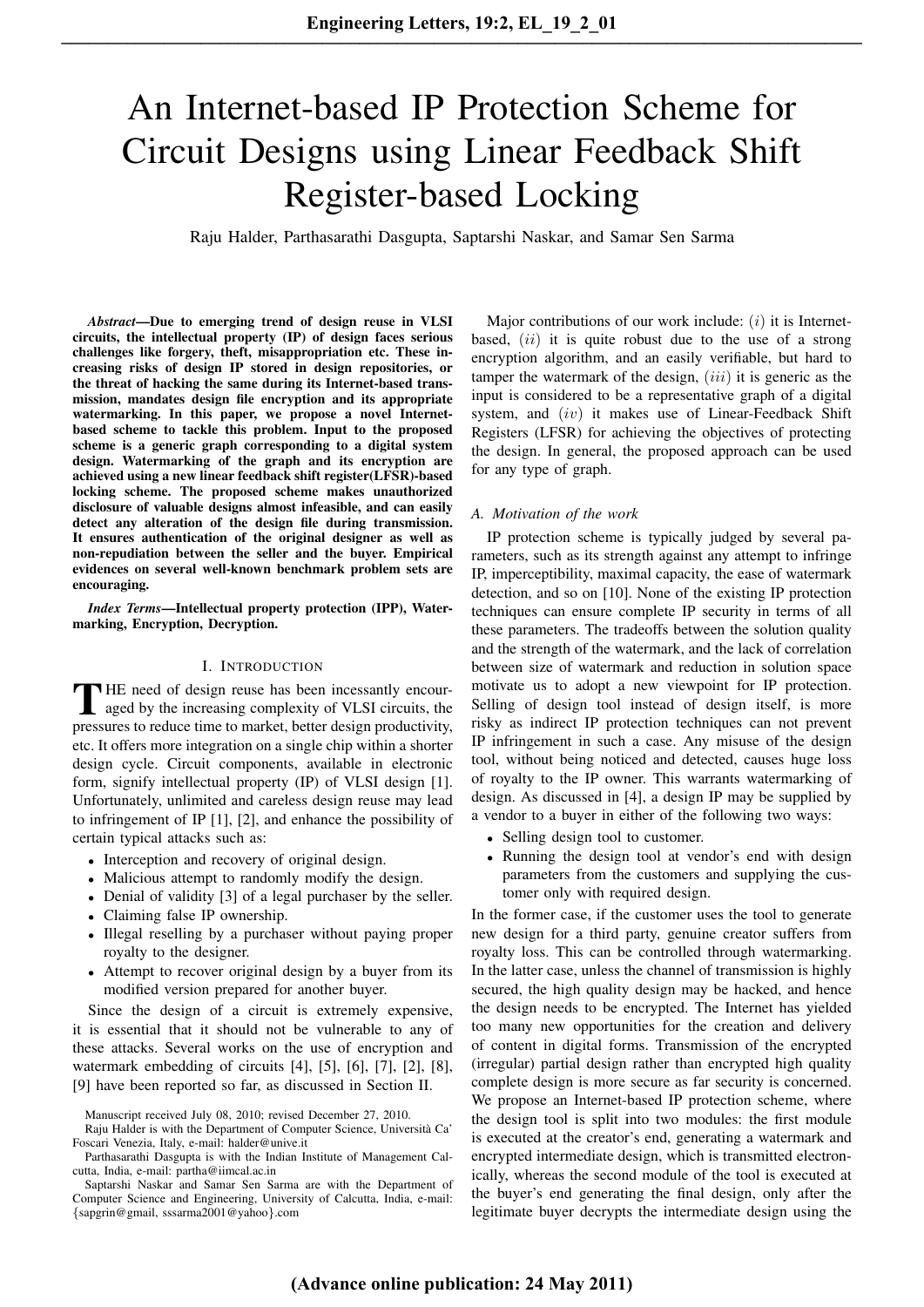private key. A cryptosystem [3] using private or public keys almost eliminates the use of ultra-secure key transmission. A different Internet-based scheme for VLSI floorplans has already been proposed in [4]. This paper also proposes an effective watermarking scheme to protect the IP rights of the authentic designer. A system such as a digital computer, or VLSI circuit, may be defined as a collection of objects, connected to form a coherent entity with a well-defined function. A natural and effective way of modeling such a system is the use of a graph [11]. In the proposed scheme, the core concept involves watermarking and encryption of the design graph with the help of LFSR [12]. The seller uses two LFSRs: one for generating the watermark which is known to the seller only, and the other for encryptioncum-decryption which is known to both the seller and the buyer. During watermark generation, a mask bit string is also generated. This mask bit string is provided to the buyer only on demand for watermark verification. Encryption of the graph is performed by changing the interconnection pattern in the graph randomly. When a design IP is being sold to a buyer, the sold instance of the IP always consists of two components: the "*encrypted design graph*", and the associated "*watermark*". If the encrypted graph is tampered during its transmission, the hash value can be used to detect it at the receiver's end.

The rest of the paper<sup>1</sup> is organized as follows: Section II discusses related works in the literature. Section III recalls some preliminary concepts. Section IV discusses the proposed schemes for watermark generation and verification, and Section V illustrates the methods of encryption and decryption of the design graph. Section VI discusses the empirical observations, and Section VII concludes the paper.

#### II. LITERATURE SURVEY

The core idea of constraint-based IP Protection is to shrink the original solution space by embedding signatures as additional constraints. A watermarked solution meets both the original and the additional constraints, and this fact is used to show the authorship. Smaller solution space makes the watermark stronger. Kahng el al. [2] first proposed constraint-based watermarking technique that consists of the following parts:  $(i)$  An optimization problem, which is an NP-hard problem that needs constraints and heuristics to be solved; (ii) An off-the-shelf optimization software/algorithm to solve such a problem;  $(iii)$  A set of constraints that should be applied to the design; and  $(iv)$  A well-formed grammar to add extra constraints to the previous ones for building the required watermarked design. The last part is the main watermarking tool where the watermark is converted into a set of extra constraints and is applied to the design. Due to the generic nature of this approach, it can be applied at different levels of the design flow.

The public constraint-based watermarking technique in [7] embeds public as well as private watermark where the former is visible to public, while the latter is visible to authorized people only. Both the public and private watermarks are in the form of additional design constraints. Author uses cryptographic techniques for data integrity to deter any attempt of removing or modifying the public watermark.

<sup>1</sup>The paper is a revised and extended version of [13]

Saha et al. [4] proposed a watermarking scheme with a completely different viewpoint to protect the physical design at its early stage. They explain the proposed scheme through the floorplanning phase. The input to floorplanning is a graph representing connectivity of the logic modules. The starting step of this scheme is to transform the graph into a Planar Triangulated Graph (PTG) from which two graphs, viz., Horizontal Path Directed Graph (HPDG) and Vertical Path Directed Graph (VPDG) are formed. The scheme consists of two steps: encryption of the design and watermark embedding. The encryption is done by inserting some new dummy nodes along different directed paths in HPDG and VPDG under the control of a secret key  $K$ . In watermark embedding phase, a unique integer computed from date-stamp and K is used to identify some modules in the design. Additional Flip-Flops are inserted into each of those selected modules as watermark.

In [5], authors suggest an encoding scheme for tree-based floorplan representation to ensure security during design storage or transmission. The encoding involves replacement of subtree with another subtree of same size using rankingunranking technique, swapping of subtrees, tree rotation etc. under the control of a symmetric key  $K$ . The encoding has  $O(n)$  timing requirement and zero space overhead for a floorplan with  $n$  modules.

In [14], authors introduced a generic IPP technique, called localized watermarking where the constraints of each watermark are placed in a smaller part (locality) of the design and can be detected in its locality independently. Therefore, such watermarks are able to protect parts of the design as the detection algorithm does not need to see the entire design.

Charbon and Torunoglo [15], [16] introduced a hierarchical watermarking technique which independently process multiple abstraction levels present in a design flow. This approach increases the robustness, since the deletion of a watermark at a certain abstraction level, leaves watermarks at most other abstraction levels intact. Also forgery can be traced to the source, since watermarks at the lowest abstraction levels are associated with the last "legal" IP buyers who ultimately caused the breach.

The watermarking and fingerprinting techniques for FPGA, proposed by Lach et al [17], is performed by inserting the signature in the unused look-up tables (LUTs) in the configurable logic blocks (CLBs) that do not increase the area of the system. However it suffers from the removal attack by reverse engineering a design to a stage before the signature has been applied. In [8], authors presented an IP protection technique for reusable modules used in field programmable logic (FPL) implementations that has the following stages: signature preparation using cryptographic hash function, signature spreading through used or unused positions of look-up tables (LUTs), signature extraction by using an LFSR-based additional logic, and finally, signature validation.

The watermarking of sequential circuits has been introduced in [18], [19]. The essence of these techniques is to use unused input/output sequence or adding new input/output sequences (in case of completely specified FSM) at the finite state machine (FSM) representation of the design.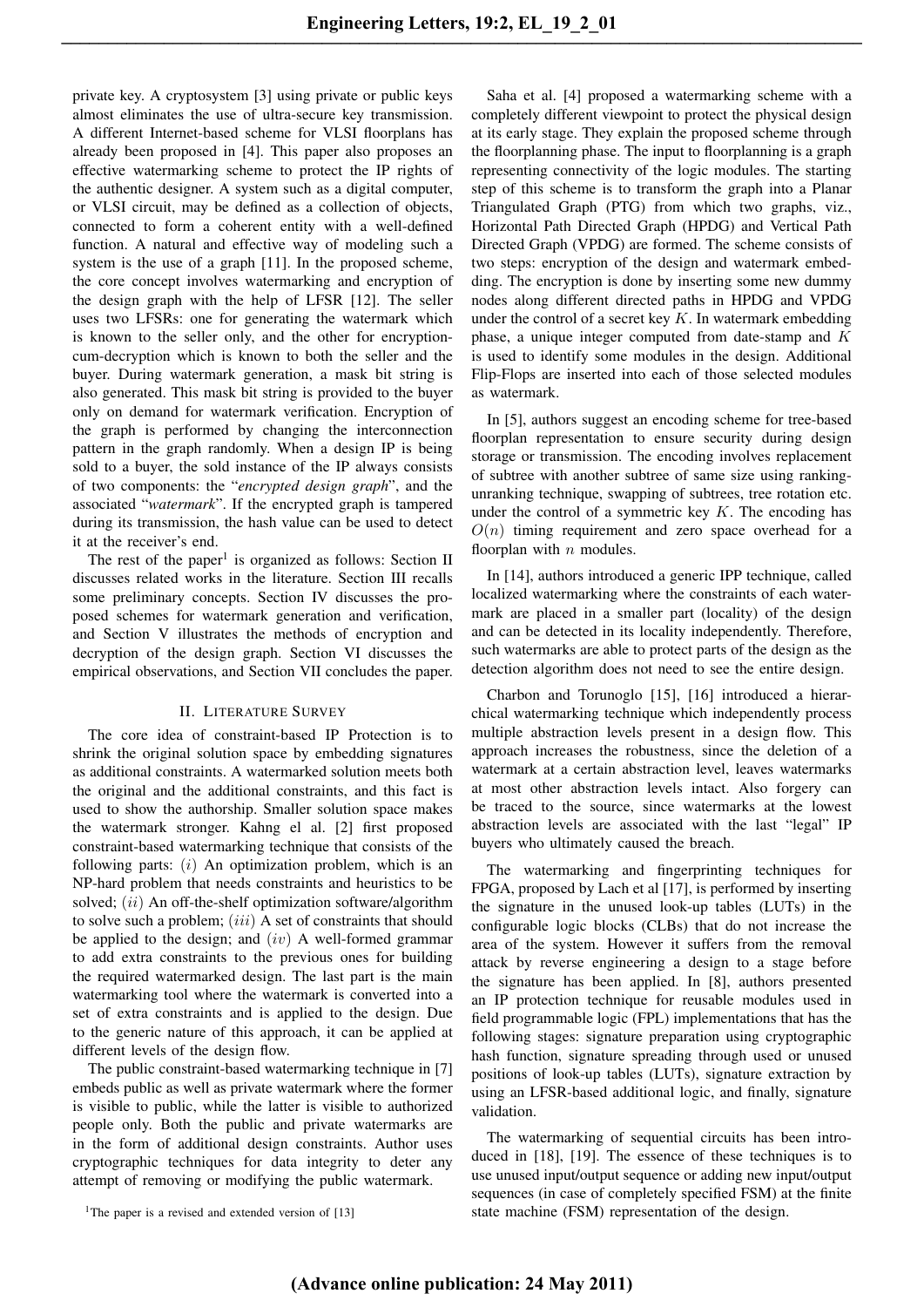

Fig. 1. An example of an LFSR with a feedback loop

#### III. PRELIMINARIES

#### *A. Introducing Linear Feedback Shift Register (LFSR)*

*Definition 1:* The linear feedback shift register (LFSR) is a series of connected Flip-Flops, with XOR feedback. They have no input except for clocks. The basic components of linear feedback shift register are D flip-flops, modulo-2 adders and modulo-2 scalar multipliers [12].

The value with which an LFSR is initialized, is called seed value. The stream of values produced from the output of an LFSR is completely determined by its current (or previous) state. An example of a 5-stage LFSR is shown in Figure 1. However, an LFSR with a well-chosen feedback connection can produce a sequence of bits which appears random and which has a very long cycle.

*Definition 2:* An L-stage LFSR is a maximum length LFSR if some initial state will result in a sequence of a number of bits repeating at intervals of every  $2^L$  - 1 bits. The sequence is called maximum length sequence or *m*-sequence [12].

Two types of Linear Feedback Shift Registers, called *type1/external/Fibonacci* and *type2/internal/Galois* are shown in Figures 2 and 3 respectively. The Fibonacci implementation consists of a simple shift register in which a binary-weighted modulo-2 sum of the taps<sup>2</sup> is fed back to the input. The Galois implementation consists of a shift register whose contents are modified at every step by a binary-weighted value of the output stage. For any given tap, the weight  $c_i = 0$  means there is no connection, while  $c_i$  $= 1$  means the weight is fed back. There are, however, two exceptions:  $c_0 = c_m = 1$ , both are always connected. Note that the order of the Galois weights is opposite to that of the Fibonacci weights. An LFSR is characterized by two types of polynomials: one is characteristic polynomial  $P(x)$  and the other one is reciprocal characteristic polynomial  $P^*(x)$ . The characteristic polynomial and reciprocal characteristic polynomial corresponding to the external and internal LFSR are:

$$
P(x) = 1 + c_{m-1}x + c_{m-2}x^{2} + \dots + c_{1}x^{m-1} + x^{m}
$$

$$
P^{*}(x) = 1 + c_{1}x + c_{2}x^{2} + \dots + c_{m-1}x^{m-1} + x^{m}
$$

A given set of feedback connections can be expressed in a convenient and easy-to-use shorthand form, called *feedback equation*, with the connection numbers being listed within a pair of brackets. In doing so, connection  $c_0$  is implied, and not listed, since it is always connected. Although  $c_m$ is also always connected, it is listed in order to convey the shift register size (number of flip-flops). A set of feedback



Fig. 2. Fibonacci implementation of LFSR



Fig. 3. Galois implementation of LFSR

taps for a Galois generator is denoted as  $[f_1, f_2, f_3, ..., f_j]_q$ , where subscript  $j$  is the total number of feedback taps (not including  $c_0$ ),  $f_1 = m$  is the highest-order feedback tap (and the size of the LFSR), and  $f_j$  are the remaining feedback taps. The subscript  $g$  signifies the Galois LFSR form. The set of feedback taps for the equivalent Fibonacci generator is denoted as  $[f_1, m - f_2, m - f_3, ..., m - f_i]_f$ , where the subscript f signifies the Fibonacci LFSR form.

## Some properties of LFSRs are as follows:

*Property* 1 : The number of 0s and 1s in an *m*-sequence obtained from an L-stage maximum-length LFSR are  $2^{L-1}$ and  $2^{L-1} - 1$  respectively and thus, differs by only one [12].

*Property* 2 : For an *m*-sequence obtained from an *L*-stage maximum length LFSR, there is one run of  $L$  consecutive 1s and one run of  $L - 1$  consecutive 0s. For  $L - 1 < r <$ 0, there are  $2^{L-(r+2)}$  runs of length r for 1s and the same number of runs of 0s [12].

# *B. Merkle-Damgard's Meta method for Hashing ˚*

Merkle-Damgård's generic method [20] to build cryptographic hash functions is depicted in Figure 4. In this method, the message x is divided into L blocks  $x_1, x_2, x_3, \ldots, x_L$ , each of length  $r$ , say. If the length of the last block is less than  $r$ , it appends 0s to make it of length  $r$ . In order to prove that the construction is secure, Merkle and Damgård proposed that messages be padded with a set of bits that encodes the length of the original message. This is called length padding or Merkle-Damgard strengthening. The algorithm starts with an initialization vector  $(IV)$  of length r whose value is algorithm or implementation specific. The function  $F$  is a one-way compression function that transforms two fixed length inputs to an output of same size. The input to the function  $F$  is the current block  $x_i$  and previous intermediate value  $h_{i-1}$  to produce current value  $h_i$  *i.e.*  $h_i = F(x_i, h_{i-1})$ 

<sup>2</sup>The bit positions that affect the next state are called the taps.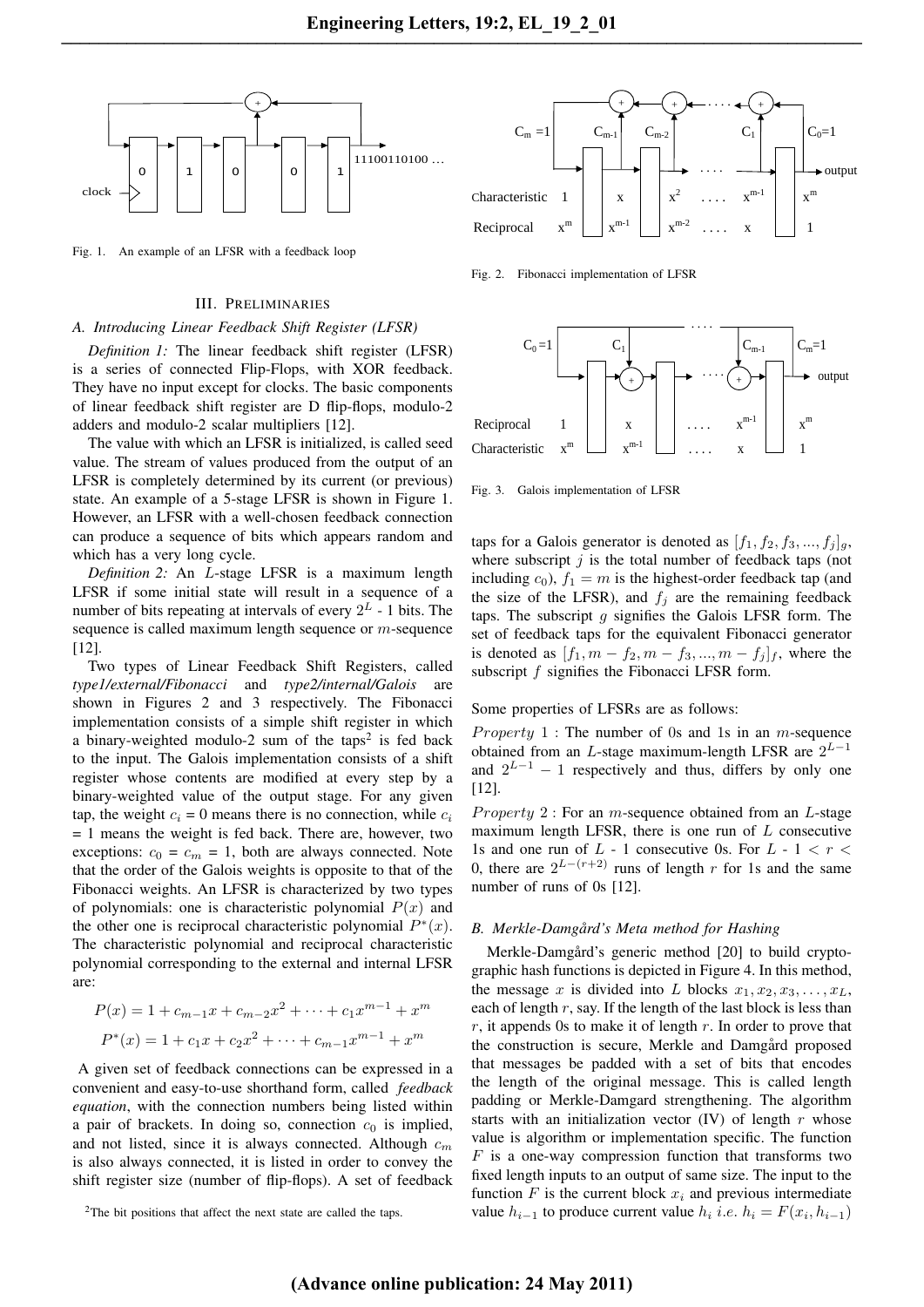for  $i = 2, \ldots, L$ , where  $h_1 = F(x_1, IV)$ . After applying F to all L blocks we obtain the final hash value  $h<sub>L</sub>$  of length r.



Fig. 4. Hashing using Merkle-Damgård's Meta method

The notations we use in the rest of the paper are listed in Table I.

TABLE I TABLE OF NOTATIONS USED IN THE STUDY

| <b>Notation</b>    | Description                                                                                 |  |  |  |  |
|--------------------|---------------------------------------------------------------------------------------------|--|--|--|--|
| G                  | Input graph corresponding to a digital system design                                        |  |  |  |  |
| L                  | Length of $LFSR$ <i>i.e.</i> number of flip-flops in $LFSR$                                 |  |  |  |  |
| g(x)               | Polynomial generated from design graph $G$                                                  |  |  |  |  |
| $g_c$              | Binary co-efficient of $q(x)$                                                               |  |  |  |  |
| q(x)               | Quotient obtained from $LFSR$ after applying $q(x)$ to the input<br>terminal of $LFSR$      |  |  |  |  |
| $q_c$              | Binary co-efficient of $q(x)$                                                               |  |  |  |  |
| r(x)               | Remainder obtained from LFSR after applying $q(x)$ to the<br>input terminal of $LFSR$       |  |  |  |  |
| $r_c$              | Binary co-efficient of $r(x)$                                                               |  |  |  |  |
| $\boldsymbol{S}$   | Combined signature of both the seller and the buyer                                         |  |  |  |  |
| W                  | Watermark used to authenticate the seller and the buyer                                     |  |  |  |  |
| $\overline{M}$     | Mask bit string which is used in verification phase                                         |  |  |  |  |
| $arb_i$            | $ith$ arbitrary bit string of appropriately chosen length used to<br>generate $W$ and $M$   |  |  |  |  |
| k <sub>b</sub>     | Symmetric private key                                                                       |  |  |  |  |
| $\lambda$          | Length of $k_b$                                                                             |  |  |  |  |
| $\alpha$           | Fraction used to obtain a part of output sequence from the<br>LFSR                          |  |  |  |  |
| $\boldsymbol{V}$   | Vertex set of $G$                                                                           |  |  |  |  |
| $\boldsymbol{N}$   | Number of nodes in $G$ <i>i.e.</i> $ V $                                                    |  |  |  |  |
| E                  | Set of edges of $G$                                                                         |  |  |  |  |
| G'                 | Encrypted graph                                                                             |  |  |  |  |
| $G^{\prime\prime}$ | Decrypted graph                                                                             |  |  |  |  |
| $\delta$           | Percentage of change in the number of edges due to encryption,<br>called degradation factor |  |  |  |  |
| $\rho(G)$          | Percentage of edges actually present in the graph $G$ , called<br>density of the graph      |  |  |  |  |

Our proposed scheme consists of two phases:

- Generating watermark for the given input graph  $G$  by considering signatures of both the seller and the buyer.
- Encrypting the graph  $G$ , say, with the help of a linear feedback shift register (LFSR) by randomly inserting some new edges in and deleting some existing edges from G.

An alternative scheme could be to generate the complete design, encrypt the design file, embed watermark in it, and transmit it through a secure channel. However, this scheme may not be feasible due to the huge volume of the design files, and associated risks. During watermarking phase of the proposed scheme, a watermark of the design IP is generated based on the combined signature of both the seller and the buyer. The buyer can verify the signature of the seller to make sure that the product is being purchased from the legal source. The seller can also trace the buyer in case of illegal reselling. Moreover, in order to check for any doubt of illegal design usage, hidden combination of seller's and buyer's signature of a design IP may be retained. The flowchart of the overall scheme is depicted in Figure 5.



Fig. 5. Flowchart of the overall scheme

# IV. PROPOSED WATERMARKING SCHEME

In this Section we describe the method to generate and verify unique and robust watermark of a design graph by considering signatures of both the buyer and the seller. The watermark generation is performed by exploiting the feature of linear feedback shift register-based polynomial division technique, whereas the verification phase is performed simply by using the technique of masking.

# *A. Watermark generation*

For each of the source-destination pairs associated with a particular design graph  $G$ , the watermark  $W$  will be generated in such a way so that it can identify the pair uniquely. To ensure uniqueness as well as robustness of the generated watermark, an LFSR and the technique of shift register polynomial division using it is used. Figure 6 shows how an LFSR initialized by 0s can perform shift register polynomial division. The flowchart of the watermark generation phase is depicted in Figure 7. In this phase, the seller is free to choose an LFSR of length, say  $L$ , and any one of its primitive feedback connections. This LFSR information is treated as secret parameters and is known only to the seller. Given a design graph G, a polynomial  $q(x)$  is generated from G as described in Section IV-C. This polynomial characterizes the graph G. However, given a polynomial  $g(x)$ , the construction of a unique G is not possible. Thus, generation of  $g(x)$  from G is a one-way function. The polynomial  $q(x)$  is applied at input of the LFSR initialized by 0s. Let  $q(x)$  and  $r(x)$  be the quotient and remainder obtained from the LFSR respectively. Suppose  $g_c$ ,  $q_c$ , and  $r_c$  represent the binary coefficients of polynomials  $g(x)$ ,  $q(x)$  and  $r(x)$  respectively. To generate watermark, the seller embeds the signature  $S$  into polynomial  $g(x)$ , and obtains a binary coefficient  $g_{cs}$  in the following manner: concatenate the ASCII code of each character in S to generate a binary string  $S_c$  and compute  $g_{cs} = g_c \otimes S_c$ . S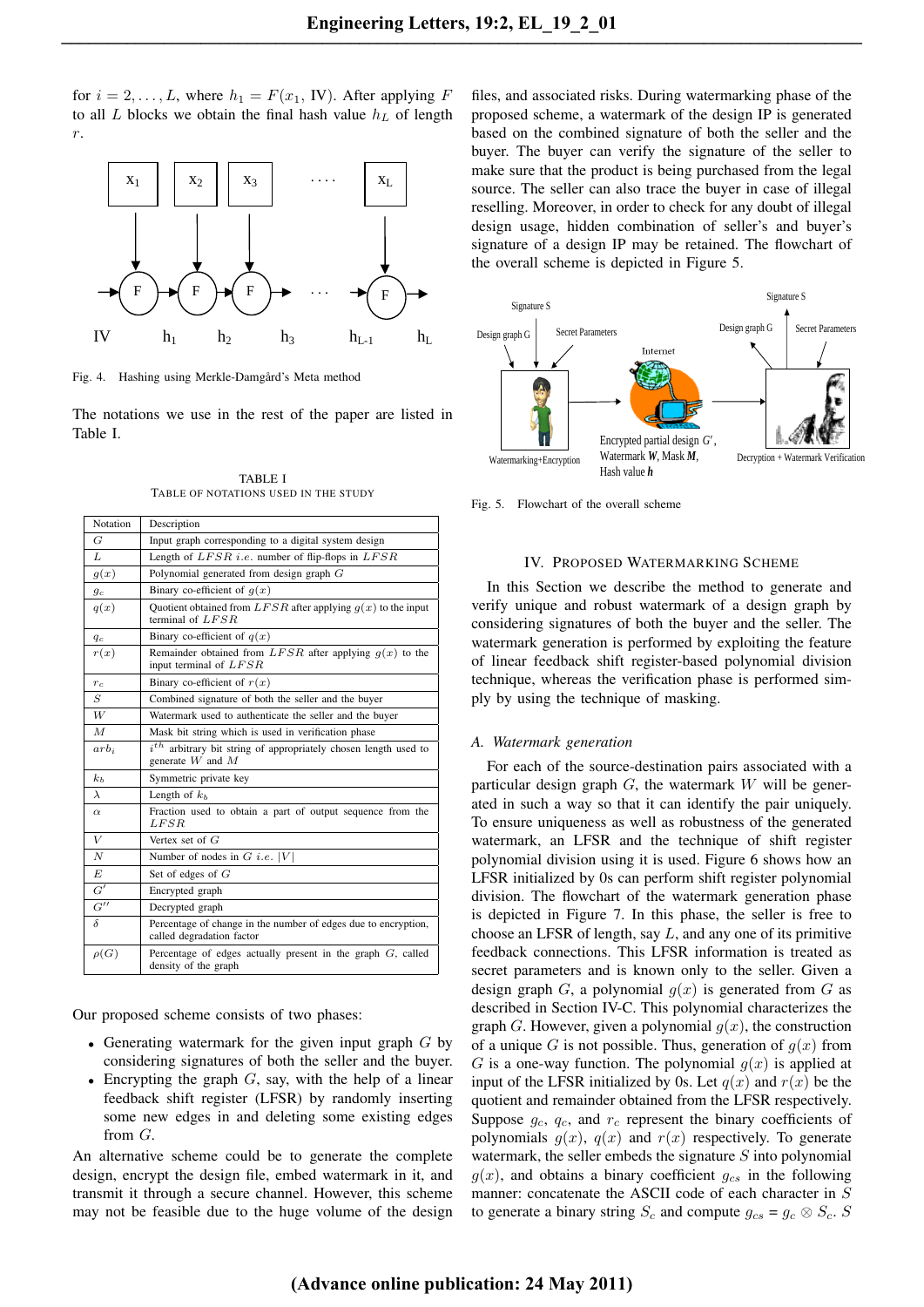

Fig. 6. An LFSR performing shift register polynomial division



Fig. 7. Flowchart of watermark generation

may be signature of the seller or the buyer, or combination of the two. Next,  $q_{cs}$ ,  $q_c$ , and  $r_c$  are concatenated to generate a unique watermark W (*see Lemma 1*). A mask M is also generated along with  $W$  to be used in the verification phase. Generation of  $W$  and  $M$  are according to the Equations 1 and 2.

$$
W = arb0 + qc + arb1 + rc + arb2 + start\_bit +gcs + end\_bit + arb3
$$
 (1)

where '+' denotes the concatenation operator of bits,  $arb<sub>i</sub>$ , i  $= 0$  to 3 denotes some arbitrary bit strings of appropriately chosen lengths. The use of these bit strings make it impossible for an intruder to guess about  $g_{cs}$ ,  $q_c$ , and  $r_c$  (so as to guess about LFSR and  $G$ ). Bit '1' is used as  $start\_bit$  and end\_bit to indicate the begin and end of  $g_{cs}$ .

$$
M = arb0 + qc + arb1 + rc + arb2 + {0}* + arb3 (2)
$$

where  $\{0\}^*$  represents a string of 0s used in generating mask M, and is of length (*start\_bit* +  $g_{cs}$  + end\_bit). The formal description of the proposed algorithm for watermark generation appears in Figure 8.

It may be noted that the use of secret LFSR ensures uniqueness as well as robustness of the watermark. Lemma 1 summarizes the utility of LFSR.

*Lemma 1:* Let G, L and S represent the set of design graphs, maximum length LFSRs and signatures respectively. Let  $W_{gs}^l$  denotes the watermark of  $g \in G$  associated with signature  $s \in S$  and is obtained by using LFSR  $l \in L$ . Then,  $\forall G_1, G_2 \in G, \forall L_1, L_2 \in L$  and  $\forall s \in S$ :

$$
W_{G_1s}^{L_1} \neq W_{G_2s}^{L_2} \text{ if } L_1 \neq L_2
$$

where  $G_1$  and  $G_2$  are completely different designs or two versions of the same design.

*Proof:* Let  $W_{G_1s}^{L_1}$  and  $W_{G_2s}^{L_2}$  be two watermarks generated for the input design graphs  $G_1$  and  $G_2$  with signature s using LFSRs  $L_1$  and  $L_2$  respectively.

Let  $p_1^*(x)$  and  $p_2^*(x)$  be the reciprocal characteristics polynomials of  $L_1$  and  $L_2$  respectively. Suppose,  $g_1(x)$ and  $g_2(x)$  are two polynomials generated from  $G_1$  and  $G_2$ respectively. After applying  $g_1(x)$  to  $L_1$  and  $g_2(x)$  to  $L_2$ we get the quotients and remainders  $q_1(x)$ ,  $r_1(x)$  and  $q_2(x)$ ,  $r_2(x)$  respectively. Thus we get,

$$
g_1(x) = p_1^*(x)q_1(x) + r_1(x)
$$
 (3)

and

$$
g_2(x) = p_2^*(x)q_2(x) + r_2(x)
$$
 (4)

Consider the following cases where for two graphs  $G_1$  and  $G_2$  there is a chance that the generated watermarks for them can be same:

- 1)  $G_1 \neq G_2$  but generates same polynomial.
- 2)  $G_1$  and  $G_2$  represent two versions of the same design for a given seller.

We already know that the watermark characterizes the design graph as well as the source of that design. To make unique watermark for each of the cases above, we use different LFSRs. Thus, we have  $p_1^*(x) \neq p_2^*(x)$  and  $g_1(x) = g_2(x)$ . Hence, from equations 3 and 4 we get,  $q_1(x) = q_2(x)$ implies  $r_1(x) \neq r_2(x)$ . Similarly,  $r_1(x) = r_2(x)$  implies  $q_1(x) \neq q_2(x)$ . In other words, both  $q_1(x) = q_2(x)$  and  $r_1(x) = r_2(x)$  can not be satisfied simultaneously. Since the watermark is formed by concatenating the binary coefficients  $g_{cs}, q_c$  and  $r_c$ , different  $q_c$  or different  $r_c$  makes  $W_{G_1s}^{L_1} \neq W_{G_2s}^{L_2}.$ 

| Algorithm 1: GenWatermark<br>Input: System Graph G, An LFSR of length L with<br>primitive feedback loop, Signature $S$<br><b>Output:</b> Watermark $W$ and mask $M$ |                                                                                                                        |  |  |  |
|---------------------------------------------------------------------------------------------------------------------------------------------------------------------|------------------------------------------------------------------------------------------------------------------------|--|--|--|
| Ι.                                                                                                                                                                  | Generate a polynomial $q(x)$ from G.                                                                                   |  |  |  |
| 2.                                                                                                                                                                  | Apply $q(x)$ to the input terminal of LFSR (initialized<br>by zeros) to produce quotient $q(x)$ and remainder $r(x)$ . |  |  |  |
| 3.                                                                                                                                                                  | Represent signature S into binary string $S_c$ by con-<br>catenating the ASCII code of each character in S.            |  |  |  |
| 4.                                                                                                                                                                  | Compute $q_{cs} = S_c \otimes q_c$ .                                                                                   |  |  |  |
| .5.                                                                                                                                                                 | Create W by concatenating $g_{cs}$ , $q_c$ , $r_c$ and $arb_i$ ,<br>$i=0,,3$ .                                         |  |  |  |
| 6.                                                                                                                                                                  | Create corresponding mask $M$ .                                                                                        |  |  |  |
| Fig. 8.                                                                                                                                                             | Algorithm for watermark generation                                                                                     |  |  |  |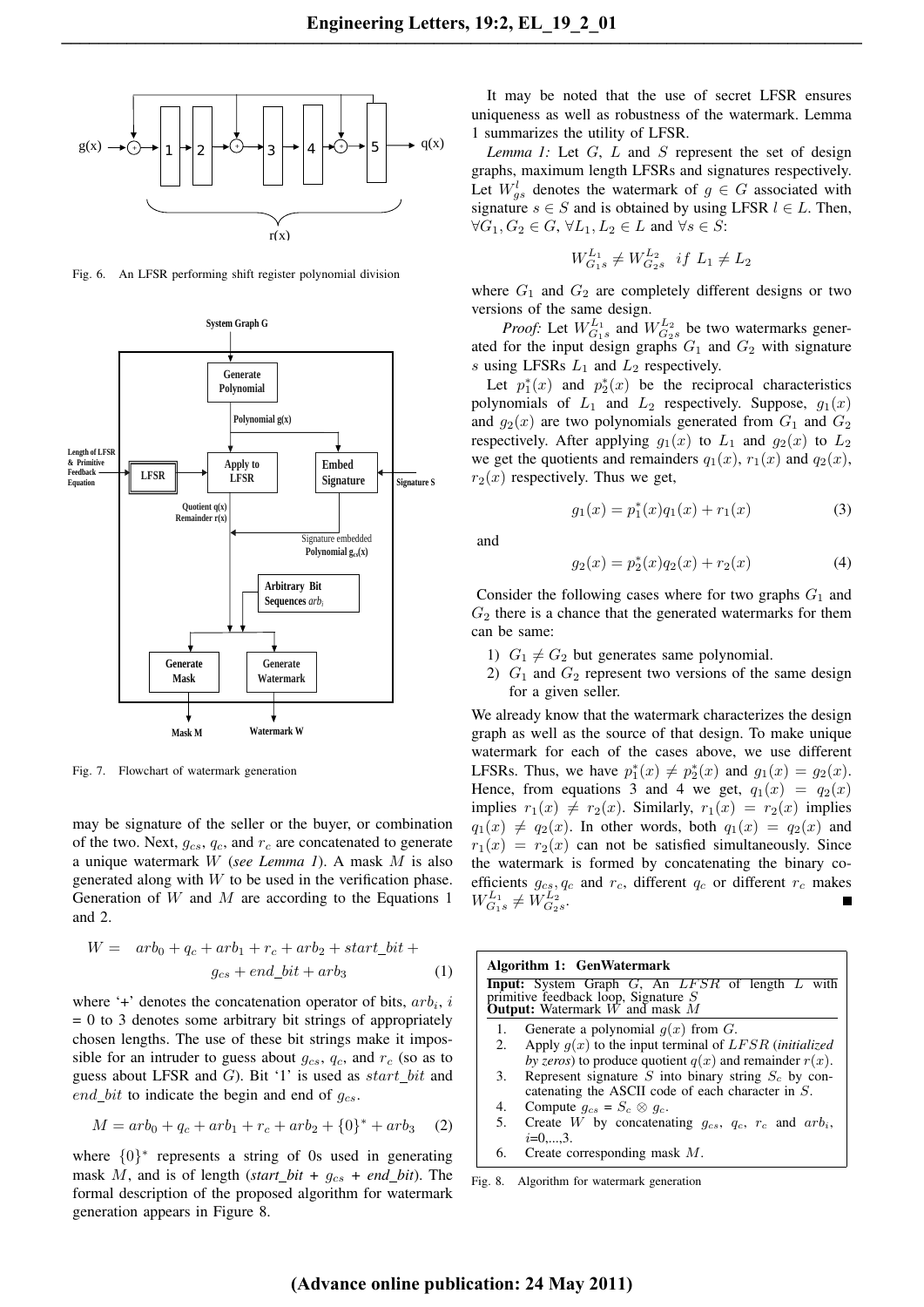# *B. Watermark verification*

The flowchart of watermark verification phase is depicted in Figure 9. While verifying the watermark of the design,





Fig. 9. Flowchart of watermark verification

the buyer needs to use the mask  $M$  transmitted in the encrypted file.  $W \otimes M$  is computed to find the value of the string "start\_bit +  $g_{cs}$  + end\_bit", from which the value of  $g_{cs}$  can be easily obtained. Buyer can now generate the polynomial  $g(x)$  from the design graph (s)he bought. Finally, the signature  $S$  can be produced by performing  $g_{cs} \otimes g_c$  which is used to verify the authenticity of the design. A formal description of the algorithm for watermark verification is shown in Figure 10.

| Algorithm 2: VerifyWatermark<br><b>Input:</b> System Graph G, Mask M, Watermark W<br>Output: Ownership claim as true or false |                                                                                                                                                                                                                                   |  |  |  |
|-------------------------------------------------------------------------------------------------------------------------------|-----------------------------------------------------------------------------------------------------------------------------------------------------------------------------------------------------------------------------------|--|--|--|
| 2.<br>3.<br>4.                                                                                                                | Generate polynomial $q(x)$ from G.<br>Compute $g_{cs}$ from $W \otimes M$ .<br>Obtain signature S from $g_c \otimes g_{cs}$ .<br>If signature $S$ matches with the original signature, then<br>claim := true else claim := false. |  |  |  |
| Fig. 10.                                                                                                                      | Algorithm for watermark verification                                                                                                                                                                                              |  |  |  |

# Let  $G$  be an input design graph. Count the number of nodes of G having identical degrees in decreasing order of their degrees. The *degree* is used to denote the power of each term and *(count+degree)* contributes to the coefficient of the corresponding term. Since the coefficients of the polynomial are binary, apply mod-2 operation on *(count+degree)* to obtain the binary coefficients. In the worst case, even values for all *(count+degree)* may yield an empty polynomial. To ensure the generation of non-empty polynomial, we make the polynomial monic by enforcing the coefficient of the highest degree term to 1.

*C. Generating a Polynomial from a given graph*

# *D. Version Control*

The proposed watermark generation scheme assigns a unique watermark to each input design graph  $G$ , and uniquely identifies a source-destination pair for G. A privately chosen LFSR is used to make W robust and unique. Suppose the seller wants to sell different versions of same  $G$  to more than one buyer. As S represents the combined signature of both seller and buyer, S will vary for same seller and different buyer, and this change is reflected in W. Moreover, in order to control different versions of same design graph, the seller can use different private LFSRs to generate different unique watermarks and corresponding masks. The above version control mechanism generates robust watermark and corresponding mask for the following reasons:

- LFSR is hidden and known to the seller only.
- Different versions use different LFSR, reducing chances of duplication.

#### V. PROPOSED ENCRYPTION AND DECRYPTION SCHEMES

In this Section we discuss the encryption and decryption of the design graph  $G$  with the help of an  $L$ -stage LFSR. Hereafter, by LFSR, we refer to only maximum length LFSR.

## *A. The encryption scheme*

The flowchart of design graph encryption is depicted in Figure 11. We consider  $(i)$  An *L*-stage LFSR at the seller's end, and  $(ii)$  A symmetric private key  $k_b$  of the seller. The LFSR is first initialized with a seed of length  $L$  generated from  $k_b$  in the following way: generate a sub-key  $k_1$  from the private key  $k_b$ . Let the length of  $K_1$  be  $\lambda$ . We generate the seed (a bit string) of the L-stage LFSR by first converting  $K_1$  into a compressed key  $K_1'$  and then choosing the first L-bits obtained from  $K_1'$  as the seed. We explain the method with an example. Let  $K_1$  = ABCDEFGHIJKLMN. Then,  $K_1$ is divided into a number of parts, each part having length =  $\lceil \frac{L}{8} \rceil$  = 3, say. Thus, the parts obtained from  $K_1$  are (ABC), (DEF), (GHI), (JKL), (MN). Now  $K'_1 = (b_1, b_2, ..., b_{\lceil \frac{L}{3} \rceil})$ will be formed, where  $b_i$  is obtained by adding the ordinal values (1 for A, 2 for B, and so on) of the  $i^{th}$  characters in these components. Thus, the first alphabet in  $K_1'$  is obtained by  $(i)$  taking the sum of ordinal values of A, D, G, J, and  $M = 1 + 4 + 7 + 10 + 13 = 35$ , and *(ii)* taking (mod 26) + 1) over the integer generated. Thus, the first alphabet of  $K_1' = 35 \mod 26 + 1 = 10 = 'J'.$  Similarly, the second and the third alphabets of  $K'_1$  are 'O' and 'E' respectively. Thus, starting with  $K_1 = (a_1, a_2, \ldots, a_\lambda)$  where  $\lambda \geq \lceil \frac{L}{8} \rceil$ , we obtain  $K'_1 = (b_1, b_2, \ldots, b_{\lceil \frac{L}{8} \rceil})$ . Next, the ASCII values of all the characters represented by  $b_j$ ,  $j = 1, 2, ..., \lceil \frac{L}{8} \rceil$  in  $K_1'$  are concatenated. This gives the binary string of length  $\lceil \frac{L}{8} \rceil \times 8$  bits. If L is a multiple of 8, all bits of the binary string together is considered to be the seed, otherwise only the first  $L$  bits of it is considered as the seed. Next, the LFSR is initialized with the seed value.

The maximum-length LFSR outputs an m-sequence of length  $2^L - 1$  which repeats itself. We just pick a binary string of length  $2 \times \sqrt{\alpha} \times N$  from the output of the LFSR, where  $0 < \alpha < 1$  and  $N = |V|$  is the number of nodes in the design graph  $G$ . Lemma 2 depicts the criteria for this sequence of length  $2 \times \sqrt{\alpha} \times N$  to be random, in contrast to pseudorandom.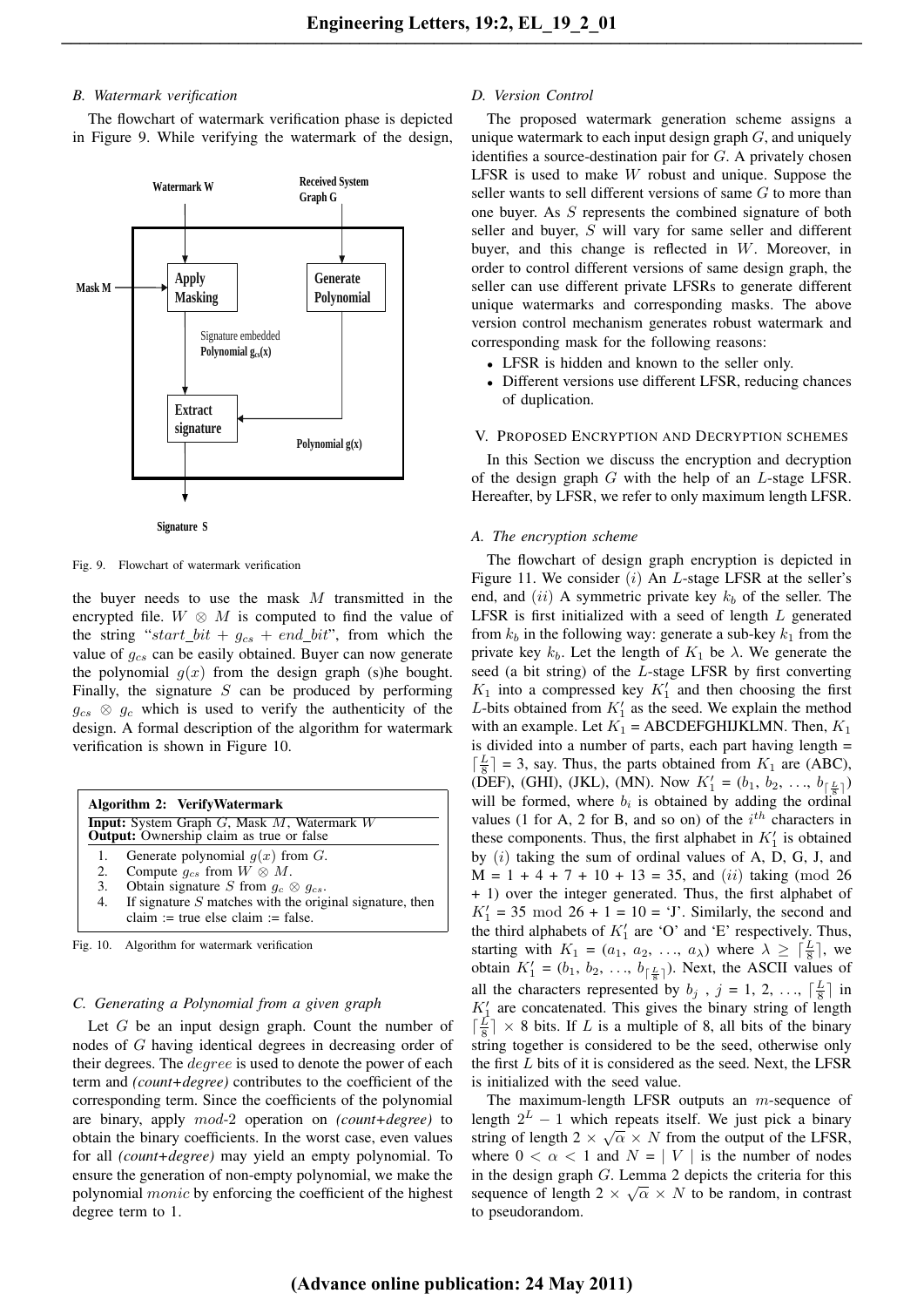

Fig. 11. Flowchart of design graph encryption

*Lemma 2:* The sequence of length  $2 \times \sqrt{\alpha} \times N$ , where  $0 < \alpha < 1$  and  $N = |V|$  which is taken from the output of a maximum-length LFSR of length L must be random if  $L \geq log_2((2 \times \sqrt{\alpha} \times N) + 1).$ 

*Proof:* For an LFSR of length  $L$ , there exist  $2^L$  possible states. Since for any maximum length LFSR all states except 0 must occur, the number of possible states is  $2^L - 1$ . Therefore, after the length  $2^L - 1$ , the output sequence repeats. Thus, if we consider an output sequence of length more than  $2^L - 1$ , it is pseudorandom. In contrast, since any state can not occur more than once within a length of  $2^L - 1$ , any part of output sequence of length equal or less than  $2^L - 1$  must be random. Thus we have,

$$
2 \times \sqrt{\alpha} \times N \le 2^{L} - 1
$$
  
or, 
$$
(2 \times \sqrt{\alpha} \times N) + 1 \le 2^{L}
$$
  
or, 
$$
L \ge \log_2((2 \times \sqrt{\alpha} \times N) + 1)
$$

In the next step of encryption, the positions of all 0s and 1s in the random sequence of length  $2 \times \sqrt{\alpha} \times N$  are marked. The positions of all 0s and all 1s respectively in the sequence form two sets of integers: let  $S_1$  and  $S_2$  be two sets of integers formed by collecting the positions of all 0s and the positions of all 1s in the sequence respectively. In these two sets, if any integer element  $p$  is greater than or equal to  $N$   $(= | V |)$ , the value of 'p mod N' is computed. If the value 'p mod N' does not exist in the sets, p is replaced with 'p mod  $N'$ , otherwise  $p$  is simply deleted from the set. Thus, the integers in  $S_1$  and  $S_2$  represent the vertex numbers of the design graph  $G$ .

*Lemma 3:* The length  $2 \times \sqrt{\alpha} \times N$ , where  $0 < \alpha < 1$ and  $N = |V|$  of the sequence must be greater than L (length of LFSR) to include at least one 1 and one 0 so as to enable the formation of two sets.

*Proof:* According to Property 1 (Section III), an msequence has  $2^{L-1}$  1s and  $(2^{L-1} - 1)$  0s. Also Property 2 says that there is one run of  $L$  consecutive 1s and one run of L − 1 consecutive 0s in the m-sequence. For  $L - 1 < r < 0$ , there are  $2^{L-(r+2)}$  runs of length r for 1s and the same number of runs of 0s. Since one run of  $L$  consecutive 1s and  $L - 1$  consecutive 0s always occur in an m-sequence, and the length of other runs of 0s or 1s are less, the length  $2 \times \sqrt{\alpha} \times N$  of the sequence obtained from the output of LFSR must be greater than  $L$  to include at least one 1 and one 0.

Observe that Lemma 2 gives the lower bound for  $L$ , whereas lemma 3 gives the upper bound for  $L$ . Thus, from Lemma 2 and Lemma 3, we get

$$
log_2(2 \times \sqrt{\alpha} \times N) \le L < 2 \times \sqrt{\alpha} \times N
$$

In the next step, the Cartesian product  $\Pi$  of the two sets  $S_1$  and  $S_2$  is formed. Any pair in it corresponds to an edge to be used to modify the design graph G. If any pair in  $\Pi$ corresponds to an edge in G, that edge is deleted from G. Otherwise the edge is inserted in G. This forms a modified graph  $G'$ . Lemma 4 shows that applying the encryption algorithm twice on an input graph will yield the original graph only.

*Lemma 4:* Assuming encryption of a graph G to be a function  $F(G)$ ,  $F(F(G)) = G$ .

*Proof:* Suppose  $G(V, E)$  represents an input graph and  $B$  be the set of edges to be modified in  $G$ , where  $B$  is obtained after performing cartesian product of  $S_1$  and  $S_2$ . Let F be the encryption function that removes an edge  $e \in B$ from G if  $e \in E$ , and inserts  $e \in B$  into G if  $e \notin E$ . Suppose, application of the function  $F$  on  $G$  using  $B$  yields a graph  $G'$  *i.e.*  $F(G) = G'$ , and performing F again on  $G'$  using the same B yields a graph  $G''$  i.e.  $F(F(G)) = F(G') = G''$ . We have to prove that  $G = G''$  i.e.  $V = V''$  and  $E = E''$ .

Since the encryption function  $F$  does not make any changes in the number of nodes when applied on a graph, we have  $V = V''$ . Now we prove,  $E \subset E''$  first and then  $E'' \subset E$ . For the first,  $\forall e \in E$  consider the following:

- 1)  $e \notin B$ : Since F complements from G only those edges that belong to  $B$ , the resultant graphs  $G'$  and  $G''$  contain  $e$ .
- 2)  $e \in B$ : In this case, F removes e from G and thus, disappear in  $G'$ . Further application of F on  $G'$  using the same  $B$  will make the edge  $e$  again available in  $G^{\prime\prime}$ .

Thus,  $\forall e \in E : e \in E''$  *i.e.*  $E \subset E''$ .

Now we prove  $E'' \subset E$ . To do that,  $\forall e \in E''$  we again consider the following:

1)  $e \notin B$ : The function F does not change any edges  $e \notin B$  from G or G' to generate G''. Thus, the fact  $e \notin B \land e \in E''$  clearly says that  $e \in E' \land e \in E$ .

# **(Advance online publication: 24 May 2011)**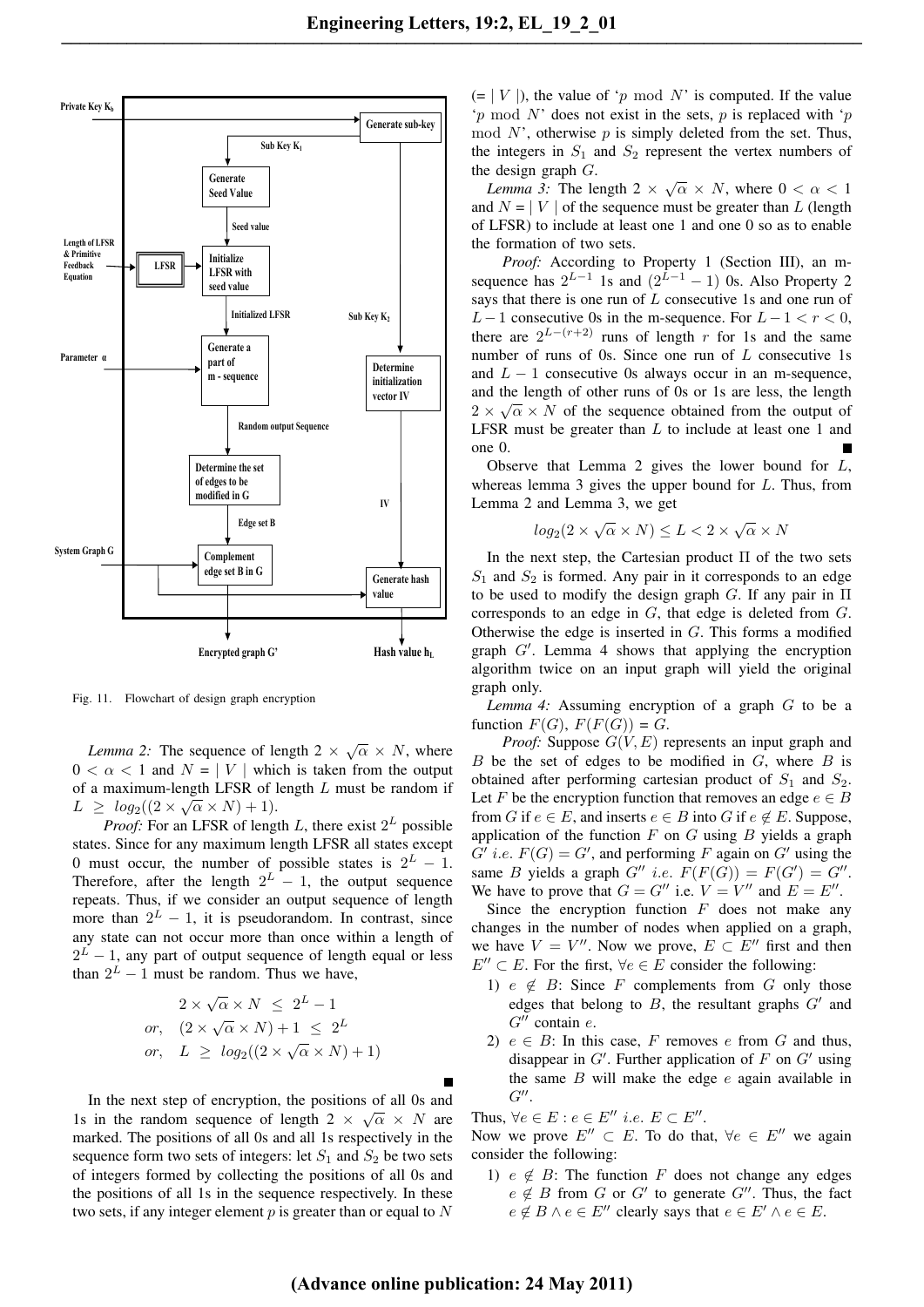2)  $e \in B$ : In this case, the fact  $e \in B \land e \in E''$  says that  $e \notin E'$ . Similarly,  $e \in B \land e \notin E'$ , in turn, says that  $e \in E$ .

Thus,  $\forall e \in E'': e \in E$  *i.e.*  $E'' \subset E$ . Hence, from  $E \subset E''$ and  $E'' \subset E$  we get  $E = E''$  which proves our lemma.

In the final step of encryption, at the sender's end, a hash value of  $G$  is generated, which is transmitted along with the encrypted graph  $G'$ . This hash value is used in verification phase performed at the buyer's end to detect any alteration of G occurred during its Internet-based transmission. For generating the hash value,  $G$  is first represented as an adjacency matrix containing 0s and 1s. The adjacency matrix is then converted into a binary string by concatenating all its rows (or all its columns). Merkle-Damgård's Meta method [20] is applied on this binary string to generate the hash value of G. Observe that the value of the initialization vector IV is computed from another subkey  $k_2$  obtained from  $k_b$ .

# *B. Recovery of the original graph at buyer's end*

At the buyer's end, the same procedure as that applied for encryption at the seller's end is applied on the modified design  $G'$  to produce  $G''$  (= G). By Lemma 4,  $G''$  should be the same as G. To check if the design has not been tampered during the transmission, the buyer also generates the hash value of  $G^{\prime\prime}$  and compares with the hash value received from the sender. If these two values match, the buyer is sure that  $G'' = G$  and the received design has not been tampered during transmission.

## *C. Properties of the Encryption and Decryption schemes*

The encryption scheme primarily is used to guard the valuable design against an intruder while transmitting through the Internet or when stored in the design repositories. As discussed earlier, an additional precaution through watermark embedding helps to detect any unauthorized use of the valuable design by any user other than the valid buyer. In our proposed scheme, the watermarking helps to check nonrepudiation as well.

We now attempt to justify the use of LFSR in the encryption of G. LFSR is used to implement random number generators. Thus, for a specific  $G$ , its modification with the use of random sequence from an LFSR yields a random graph. The LFSR can be simulated in software or can be implemented in hardware. However, if the feedback is non-linear for a given number of stages in LFSR, the resulting key sequence will be of higher linear complexity [21]. Therefore, to obtain a better security, we can combine multiple LFSRs, or we can use binary random sequences based on elliptic curve points [22] to introduce the nonlinearity in the sequence.

The following parameters used by the seller prior to the transmission are considered hidden from any intruder:  $(i)$  the private key [3]  $k_b$  of the seller, (ii) the length L of the LFSR and the feedback equation for the maximum-length LFSR, and (*iii*) the value of  $\alpha$ .

In case the length  $L$  of the LFSR is known to the intruder, the following possibilities arise:

• If key  $k_b$  is not known to the intruder, the number of possible seed values for initializing LFSR is  $O(2^L)$ .

• If the feedback equation is not known to the intruder, the number of possible feedback equations for maximum length LFSR is  $O(2^L)$ .

In all the above cases, it is extremely difficult for the intruder to guess the maximum-length LFSR used by the seller during encryption.

*Definition 3:* The characteristic polynomial associated with a maximum length LFSR is called primitive polynomial. A characteristic polynomial is primitive if  $(i)$  it is prime *i.e.* it can not be factored, and (*ii*) it is a factor of  $x^N + 1$ , where  $N = 2<sup>L</sup> - 1$ , x is a variable of the polynomial, and L is the length of the LFSR.

Number of primitive polynomials for an  $L$  stage LFSR is given by  $\frac{\Phi(\hat{2}^L - 1)}{L}$ , where  $\Phi(n) = n \times \Pi_{p|n}(1 - \frac{1}{p})$ , p is taken over all primes that divide n [12]. Thus for an  $\overline{L}$  stage LFSR, the number of maximum length LFSRs is  $O(2^L)$ , and for an intruder knowing  $L$ , it is very difficult to guess the LFSR used in encryption.

#### *D. Use of the parameter*  $\alpha$

The length of the output sequence of maximum length LFSR is  $2^L - 1 \simeq O(2^L)$ . If we consider the complete output sequence while encrypting the graph  $G$ , the time complexity of encryption would be exponentially large. The parameter  $\alpha$  $(0 < \alpha < 1)$  helps to reduce this time complexity drastically by considering a part of the output sequence rather than complete sequence. Moreover, it maintains the randomness of the sequence. The value of  $\alpha$  determines how many edges will be modified in the graph during encryption, and thus, is chosen by the owner accordingly. Let the number of nodes in the input design graph  $G$  be  $N$ , and the owner would like to modify a maximum of  $\alpha \times N^2$  edges. In such a case, owner chooses a random sequence of length  $2 \times \sqrt{\alpha} \times N$  from the entire output sequence of the maximum length LFSR. It can be shown that the worst-case time complexity of encryption, considering the parameter  $\alpha$  is  $O(N^2)$  (see Lemma 5). The length of precision of  $\alpha$  has to be chosen properly to improve the robustness of the encryption as well.

*Lemma 5:* The best case and worst case time complexities of encryption and decryption are  $O(N)$  and  $O(N^2)$  respectively, where  $N$  is the number of nodes in  $G$ .

*Proof:* In best case, any one of the two sets  $S_1$  and  $S_2$ (which are formed by taking into account the positions of 0s and 1s from the output sequence of length  $2 \times \sqrt{\alpha} \times N$ contains only one element, whereas another set contains (2 contains only one element, whereas another set contains (2<br> $\times \sqrt{\alpha} \times N$ ) -1 elements. Hence the Cartesian product of these two sets yields  $O(N)$  edges to modify. In worst case, these two sets yields  $O(N)$  edges to modify. In worst case,<br>the two sets contain equal numbers of elements *i.e.*  $\sqrt{\alpha} \times$ N which yield  $O(N^2)$  edges after Cartesian product. Thus, the best and worst case time complexities of encryption and decryption are  $O(N)$  and  $O(N^2)$  respectively.

#### VI. EXPERIMENTAL RESULTS

The proposed scheme is implemented using  $C$  language and is executed over some ISPD98 benchmark suite [23] in a Sun workstation running Solaris. The ISPD98 benchmark suite includes a set of circuits for physical design applications, such as partitioning and placement. These circuits were translated from internal IBM designs that represent many types of parts, including bus arbitrators, bus bridge chips,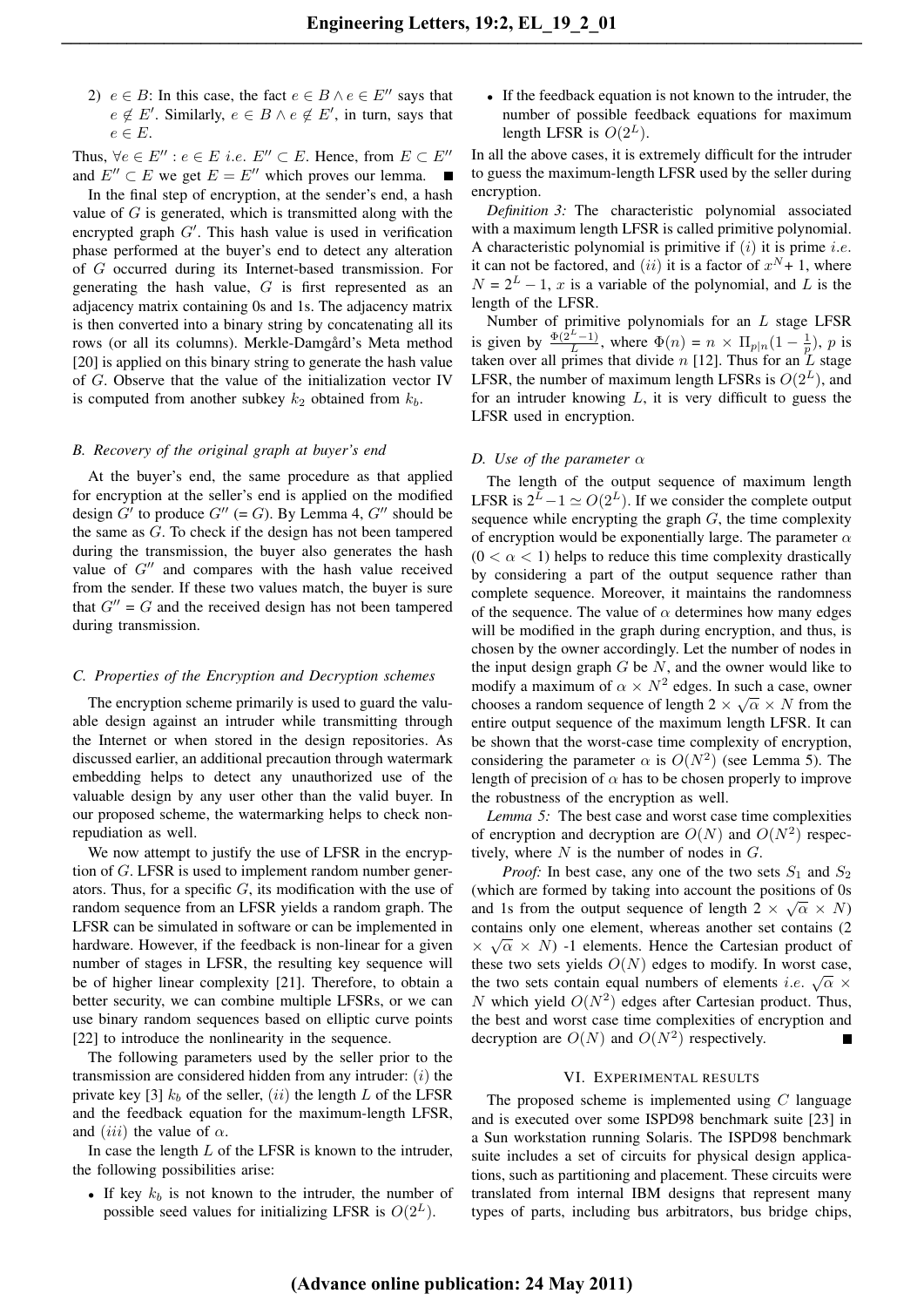| Problem           | Number   | <b>LFSR</b>     | $CPU$ time(sec)<br>for  |              |  |  |
|-------------------|----------|-----------------|-------------------------|--------------|--|--|
|                   | of nodes | Length          | watermark               |              |  |  |
|                   |          |                 | generation              | verification |  |  |
| ibm01             | 12752    | 10              | 1                       | 0.028        |  |  |
|                   |          | 20              | ī                       | 0.028        |  |  |
| ibm()2            | 19601    | 10              | ī                       | 0.044        |  |  |
|                   |          | 20              | 1                       | 0.044        |  |  |
| ibm <sub>03</sub> | 23136    | 10              | 1                       | 0.054        |  |  |
|                   |          | 20              | ī                       | 0.054        |  |  |
| ibm04             | 27507    | 10              | $\overline{2}$          | 0.065        |  |  |
|                   |          | 20              | 2                       | 0.065        |  |  |
| ibm05             | 29347    | 10              | 1                       | 0.07         |  |  |
|                   |          | 20              | ī                       | 0.07         |  |  |
| ibm06             | 32498    | 10              | 1                       | 0.078        |  |  |
|                   |          | 20              | 1                       | 0.078        |  |  |
| ibm07             | 45926    | 10              | $\overline{2}$          | 0.113        |  |  |
|                   |          | 20              | $\overline{2}$          | 0.113        |  |  |
| ibm08             | 51309    | 10              | 6                       | 0.126        |  |  |
|                   |          | 20              | 6                       | 0.126        |  |  |
| ibm09             | 53395    | $\overline{10}$ | 3                       | 0.131        |  |  |
|                   |          | 20              | $\overline{\mathbf{3}}$ | 0.131        |  |  |
| ibm10             | 69429    | 10              | $\overline{4}$          | 0.171        |  |  |
|                   |          | 20              | $\overline{4}$          | 0.171        |  |  |

TABLE II SUMMARY OF RESULTS FOR WATERMARK GENERATION AND VERIFICATION

memory and PCI bus interfaces, communication adaptors, memory controllers, processors, graphics adaptors etc. While performing the simulations, we generate the watermark and the corresponding mask, and encrypt the netlist graphs (partial physical design) obtained from the benchmark problems. Finally, we decrypt the graphs into their original form and verify the watermark using the mask bit string.



Fig. 12. CPU times for watermark generation and verification vs. number of nodes for LFSR of length 10 and 20

Table II depicts the CPU time required to generate and verify watermarks for two different LFSRs of length 10 and 20. The variation of CPU times for watermark generation and verification with the number of nodes in the graph are depicted in Figure 12 for LFSRs of length 10 and 20. Observe that generation and verification of the watermark requires nominal time, which is a desirable feature of such a scheme. The watermark generation time mainly depends on two factors:  $(i)$  generation of polynomial from the input graph, and  $(ii)$  length of the generated polynomial and its processing by the LFSR, whereas verification time depends on the first factor only. This explains the difference between watermark generation and verification times. The increase in the number of nodes from ibm01 to ibm10 leads to an increment in the polynomial generation time which in turn increases the watermark generation and verification time. The maximum degree in a graph determines the length of the polynomial generated from that graph. If the maximum degree is large,

the number of terms in  $g(x)$  would be large, implying more processing time by the LFSR. As the watermark generation time also depends on the length of the generated polynomial and its processing by LFSR, the watermark generation time for ibm04 and ibm08 become little bit larger due to the larger value of the maximum degree nodes in them. This is indicated by peaks in the chart. It is worthwhile to mention that no significant changes in the processing time of the polynomial by LFSR is observed while using two different LFSRs of length 10 and 20, resulting into same CPU times for watermark generation and verification.

Before discussing the experimental results on encryption and decryption, we first define two parameters: density of a graph and the *degradation factor*.

Let |V| and  $|E|$  denote the number of nodes and edges in a graph G respectively, the *density*  $\rho(G)$  of G is given by the following equation:

$$
\rho(G) = \frac{2 \times |E|}{|V| \times (|V| - 1)}\tag{5}
$$

Let  $|E'|$  and  $|E|$  denote the number of edges in the encrypted graph and the original graph respectively, the degradation factor  $\delta$  is defined by the following equation:

$$
\delta = \frac{|E'| - |E|}{|E|} \tag{6}
$$



Fig. 13. CPU times for encryption and decryption vs. no. of nodes for  $\alpha = 0.0001$ 



Fig. 14. CPU times for encryption and decryption vs. no. of nodes for  $\alpha = 0.0005$ 

The encryption and decryption time for different values of  $\alpha$  (i.e. 0.0001, 0.0005, 0.001 and 0.005) is depicted in Table III. In our experiment, due to want of space, the graph is implemented using linked list, leading to a difference in

# **(Advance online publication: 24 May 2011)**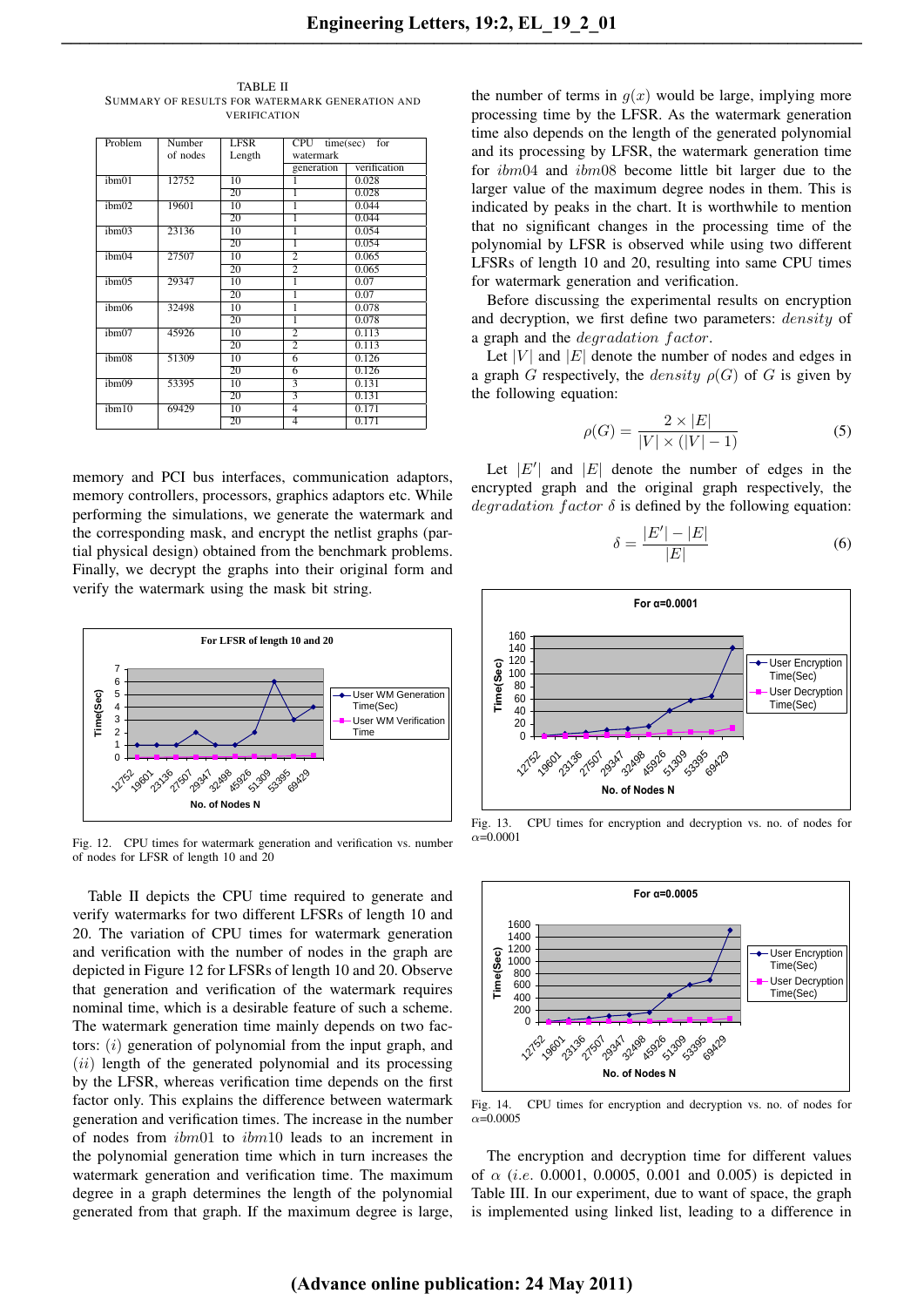| Problem           | Number<br>of nodes | Number of edges   |                  | $\rho$   | $\alpha$ | $\delta$        | CPU time (sec)  |                   |
|-------------------|--------------------|-------------------|------------------|----------|----------|-----------------|-----------------|-------------------|
|                   |                    | before encryption | after encryption |          |          |                 | for encryption  | for decryption    |
|                   |                    |                   | 47682            |          | 0.0001   | 0.523           | $\mathbf{1}$    | $\Omega$          |
|                   |                    |                   | 112769           |          | 0.0005   | 2.6             | $\overline{11}$ | $\overline{2}$    |
| ibm01             | 12752              | 31309             | 194025           | 0.000385 | 0.001    | 5.2             | 29              | $\overline{5}$    |
|                   |                    |                   | 844487           |          | 0.005    | $\overline{26}$ | 298             | $\overline{20}$   |
|                   |                    |                   | 93032            |          | 0.0001   | 0.709           | 4               | $\mathbf{1}$      |
|                   |                    |                   | 246556           |          | 0.0005   | 3.53            | $\overline{36}$ | $\overline{5}$    |
| ibm <sub>02</sub> | 19601              | 54426             | 438606           | 0.000283 | 0.001    | 7.06            | 101             | $\overline{10}$   |
|                   |                    |                   | 1975516          |          | 0.005    | 35.3            | 1069            | 49                |
|                   |                    |                   | 113929           |          | 0.0001   | 0.888           | 6               | $\overline{1}$    |
|                   |                    |                   | 328101           |          | 0.0005   | 4.44            | 58              | $\overline{\tau}$ |
| ibm03             | 23136              | 60355             | 595795           | 0.000226 | 0.001    | 8.87            | 164             | $\overline{13}$   |
|                   |                    |                   | 2734843          |          | 0.005    | 44.31           | 1753            | 66                |
|                   |                    |                   | 143003           |          | 0.0001   | 1.13            | $\overline{10}$ | $\overline{2}$    |
|                   |                    |                   | 445829           |          | 0.0005   | 5.64            | 99              | $\overline{10}$   |
| ibm04             | 27507              | 67117             | 823650           | 0.000177 | 0.001    | 11.27           | 271             | 19                |
|                   |                    |                   | 3849763          |          | 0.005    | 56.36           | 2925            | 93                |
|                   |                    |                   | 167886           |          | 0.0001   | 1.053           | $\overline{12}$ | $\overline{2}$    |
|                   |                    |                   | 512518           |          | 0.0005   | 5.27            | 119             | $\overline{11}$   |
| ibm05             | 29347              | 81768             | 943610           | 0.00019  | 0.001    | 10.54           | 326             | 23                |
|                   |                    |                   | 4387154          |          | 0.005    | 52.65           | 3540            | 108               |
|                   |                    |                   | 193208           |          | 0.0001   | 1.205           | $\overline{16}$ | $\overline{3}$    |
|                   |                    |                   | 615831           |          | 0.0005   | 6.03            | 160             | $\overline{13}$   |
| ibm06             | 32498              | 87605             | 1144185          | 0.000166 | 0.001    | 12.06           | 438             | $\overline{26}$   |
|                   |                    |                   | 5366355          |          | 0.005    | 60.26           | 4776            | 131               |
|                   |                    |                   | 325274           |          | 0.0001   | 1.849           | $\overline{41}$ | 6                 |
|                   |                    |                   | 1168712          |          | 0.0005   | 9.24            | 437             | 26                |
| ibm07             | 45926              | 114158            | 2222200          | 0.000108 | 0.001    | 18.47           | 1237            | $\overline{53}$   |
|                   |                    |                   | 10657408         |          | 0.005    | 92.357          | 13369           | 260               |
|                   |                    |                   | 397272           |          | 0.0001   | 1.973           | $\overline{57}$ | $\overline{7}$    |
|                   |                    |                   | 1449968          |          | 0.0005   | 9.85            | 611             | 33                |
| ibm08             | 51309              | 133610            | 2765871          | 0.000102 | 0.001    | 19.70           | 1716            | 65                |
|                   |                    |                   | 13294838         |          | 0.005    | 98.51           | 18708           | 325               |
|                   | 53395              | 114088            | 399224           | 0.00008  | 0.0001   | 2.499           | $\overline{64}$ | $\overline{7}$    |
|                   |                    |                   | 1539085          |          | 0.0005   | 12.49           | 690             | $\overline{35}$   |
| ibm09             |                    |                   | 2963586          |          | 0.001    | 24.98           | 1923            | 69                |
|                   |                    |                   | 14368822         |          | 0.005    | 124.95          | 21024           | 348               |
|                   |                    |                   | 622612           |          | 0.0001   | 3.43            | 141             | 13                |
|                   | 69429              | 140482            | 2548818          |          | 0.0005   | 17.14           | 1508            | 60                |
| ibm10             |                    |                   | 4961302          | 0.000058 | 0.001    | 34.32           | 4176            | 117               |
|                   |                    |                   | 24241432         |          | 0.005    | 171.56          | 49212           | 584               |

TABLE III SUMMARY OF RESULTS FOR ENCRYPTION AND DECRYPTION FOR KEY-LENGTH = 25 AND LFSR LENGTH = 16



Fig. 15. CPU times for encryption and decryption vs. no. of nodes for  $\alpha$ =0.001

encryption and decryption times. The matrix representation of the graph, however, would yield identical encryption and decryption times.

We already know that the parameter  $\alpha$  is used to obtain a part of m-sequence from which two sets are formed by taking the positions of 0s and 1s. For a larger value of  $\alpha$ , the length of the part of  $m$ -sequence is larger, and thus there will be more number of 0s and 1s in that part, resulting in more number of elements in the two sets. Thus, the Cartesian product of the two sets yields more number of edges to modify, which in turn increases the encryption and decryption time. This fact is reflected in Table III  $i.e.$  as the value of  $\alpha$  increases from 0.0001 to 0.005, the CPU time for



Fig. 16. CPU times for encryption and decryption vs. no. of nodes for  $\alpha$ =0.005

encryption and decryption increases.

As mentioned earlier, the density  $\rho$  of a graph refers to the percentage of edges actually presents in the graph, whereas the degradation factor  $\delta$  refers to the percentage of change in the number of edges in input graph due to encryption. When the density  $\rho$  of the graph decreases from  $ibm01$  to ibm10, the probability of edge insertion during encryption increases than the edge deletion. As a result, the number of edges in the encrypted graph increases *i.e.* the degradation factor  $\delta$  increases from  $ibm01$  to  $ibm10$  for a given value of  $\alpha$ . Since we use linked list implementation that introduces a difference in edge insertion and edge deletion times, the increase of  $\delta$  from  $ibm01$  to  $ibm10$  leads to an increment